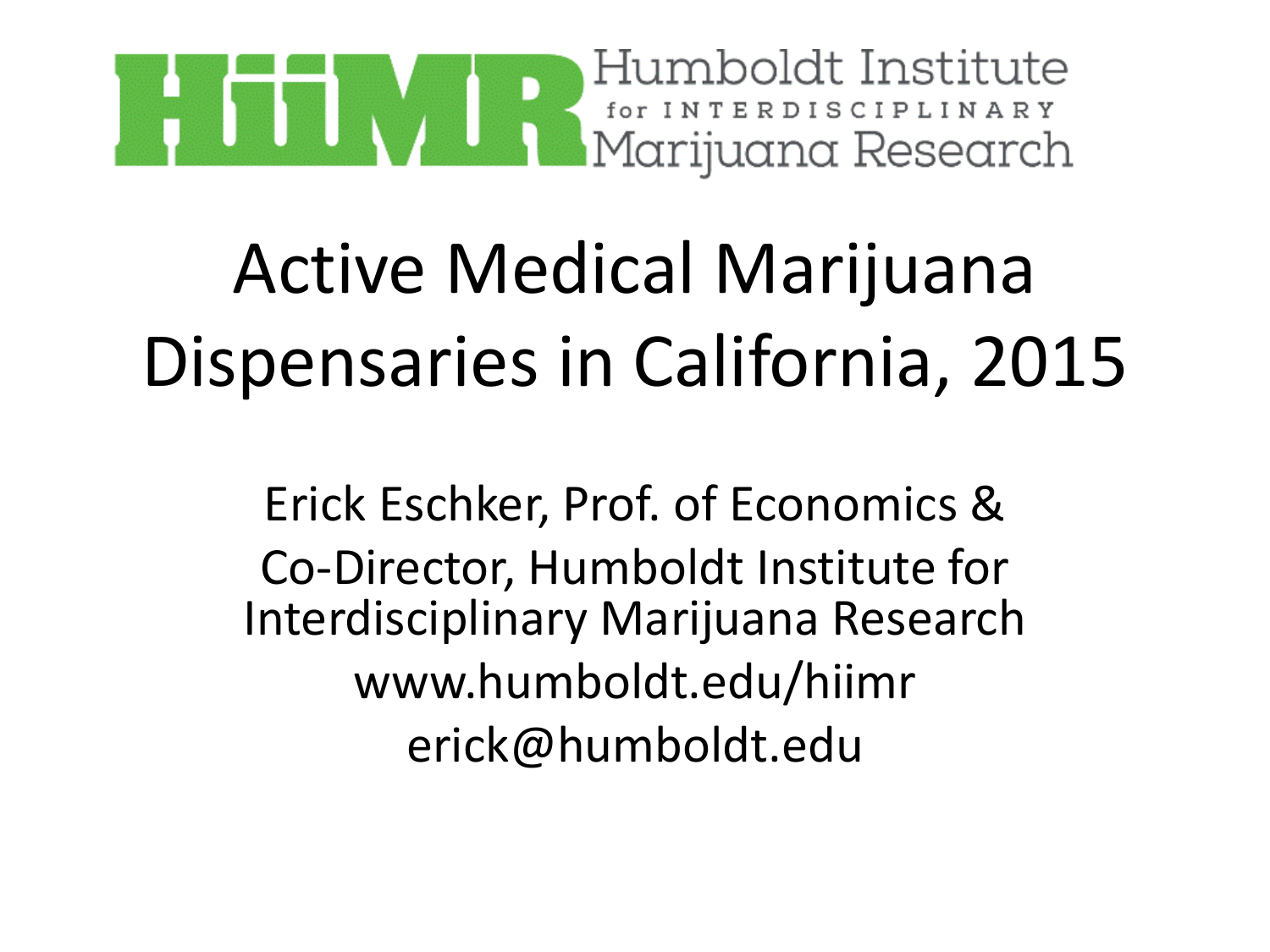- We identified 2,174 dispensaries with phone numbers listed online through sites such as Weedmaps, FindTheBest, etc.
- This included both those with storefronts and delivery services only.
- We made multiple phone calls to reach the dispensary and identify the economic "active" dispensaries.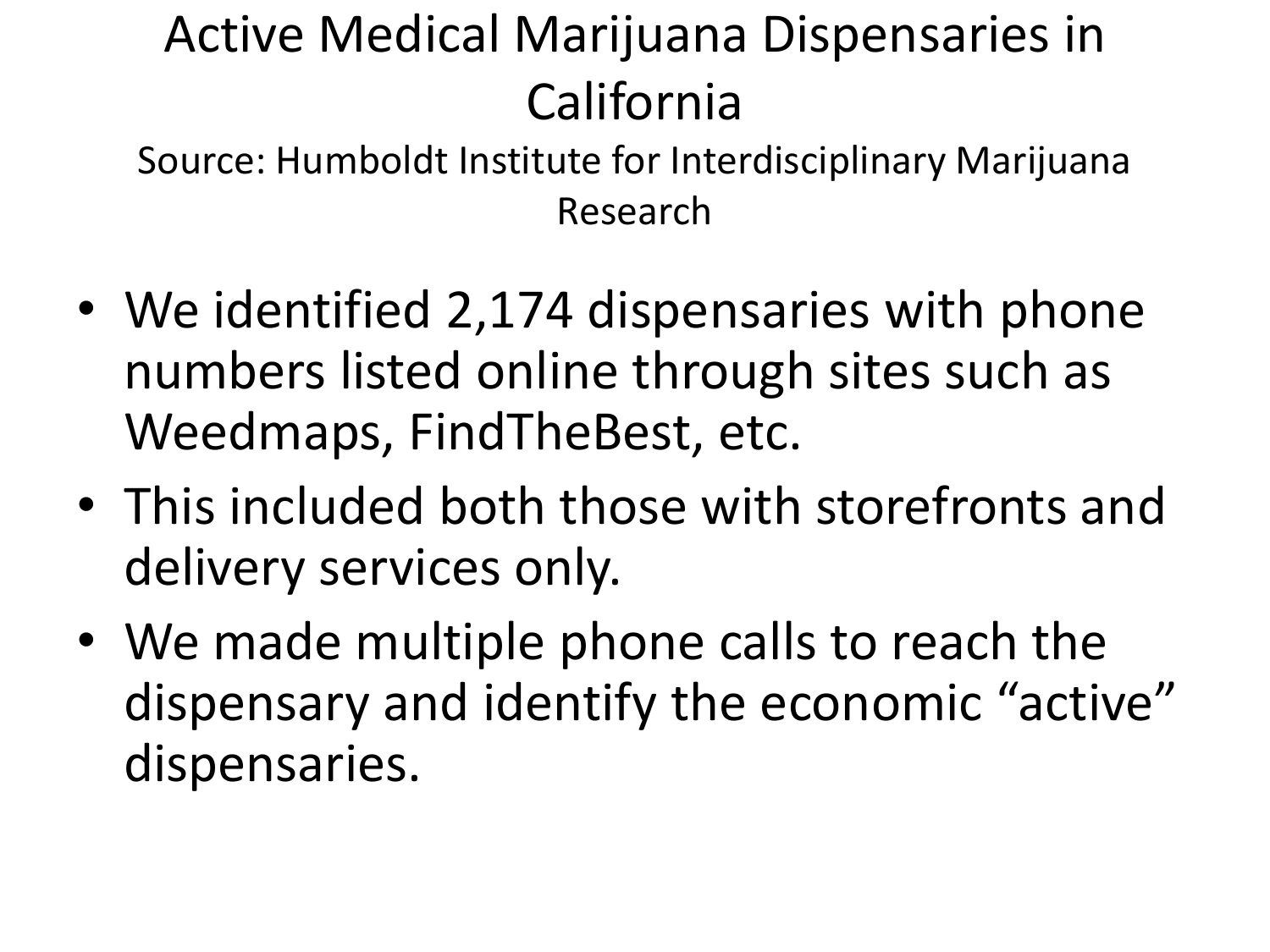Source: Humboldt Institute for Interdisciplinary Marijuana Research

• The online listings appear to be inaccurate. We only found 815 out of the listed 2,174 dispensaries were active. This is 37 percent of the listings.

• The rest were either identified as "closed" or status was "uncertain".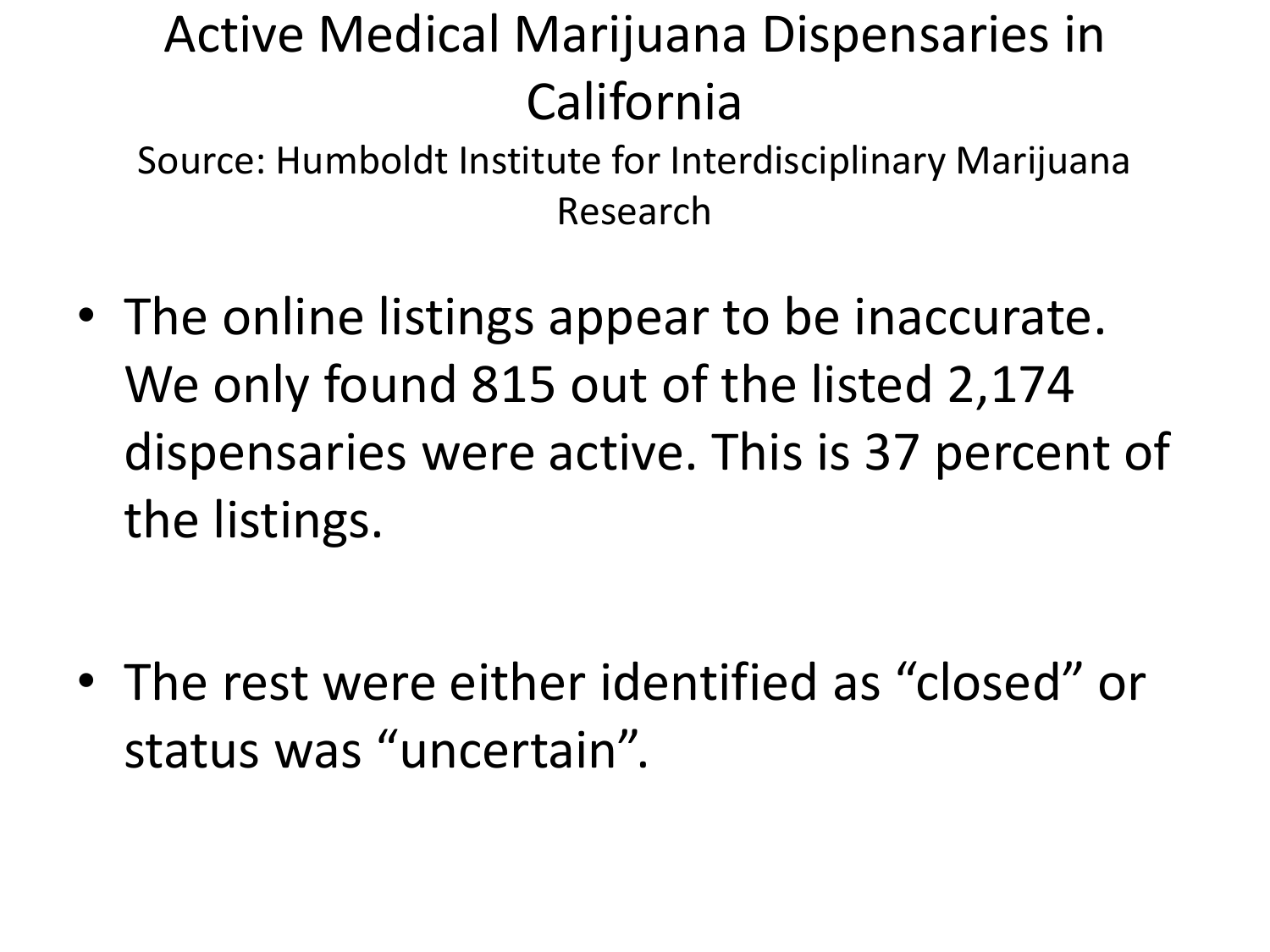Source: Humboldt Institute for Interdisciplinary Marijuana Research

• The 815 active operating dispensaries in California as of Spring 2015 equals 2.1 dispensaries per 100,000 people in California.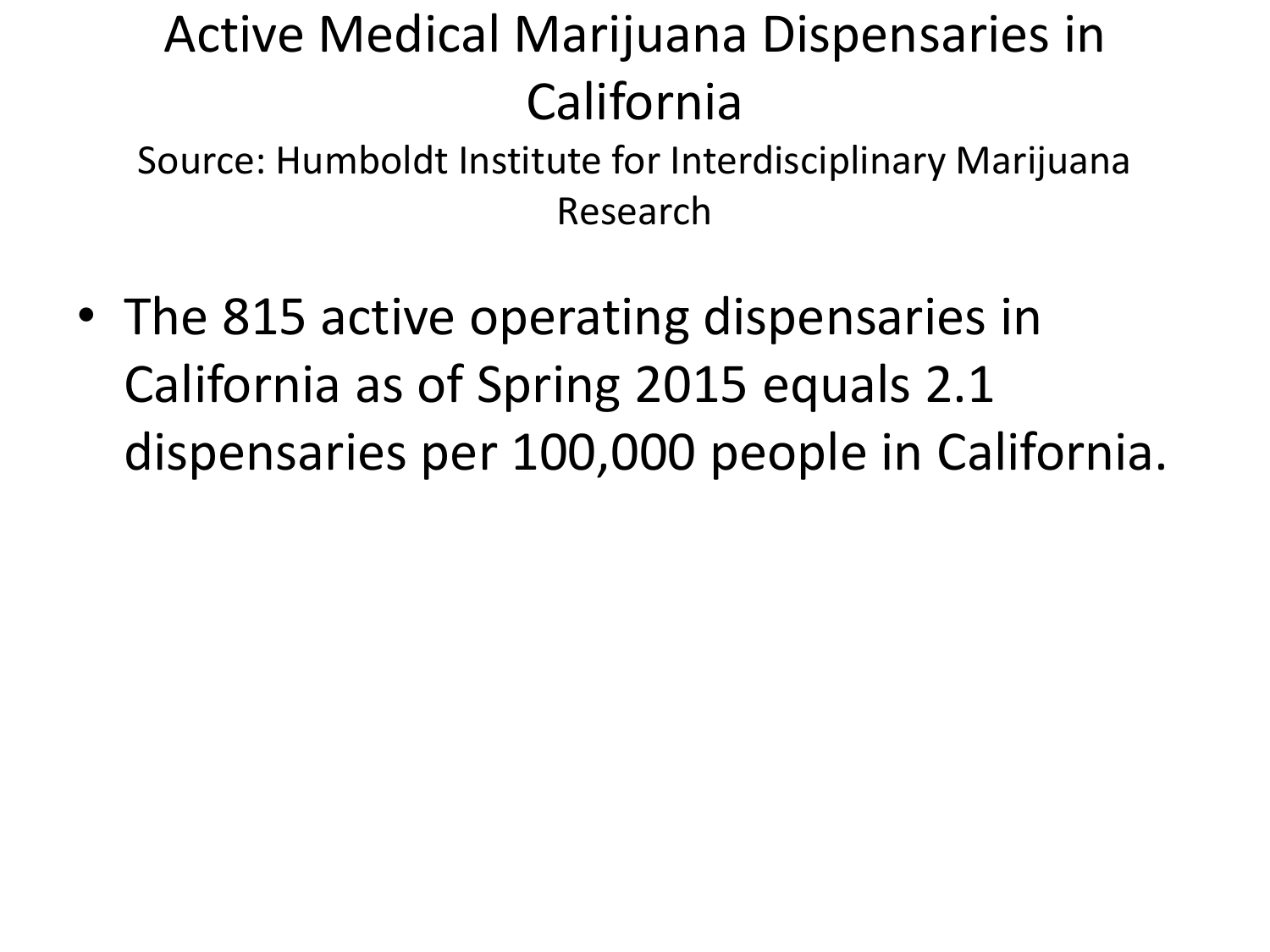- 18 counties have more than the state average of 2.1 dispensaries per 100,00 people
	- Mono County has the most; Los Angeles has just more than the state average
- San Francisco County has 2.1 dispensaries per 100,000 people
- 15 counties have less than the state average – Tulare County has the least
- 24 out of 58 counties have no dispensaries and most of these have bans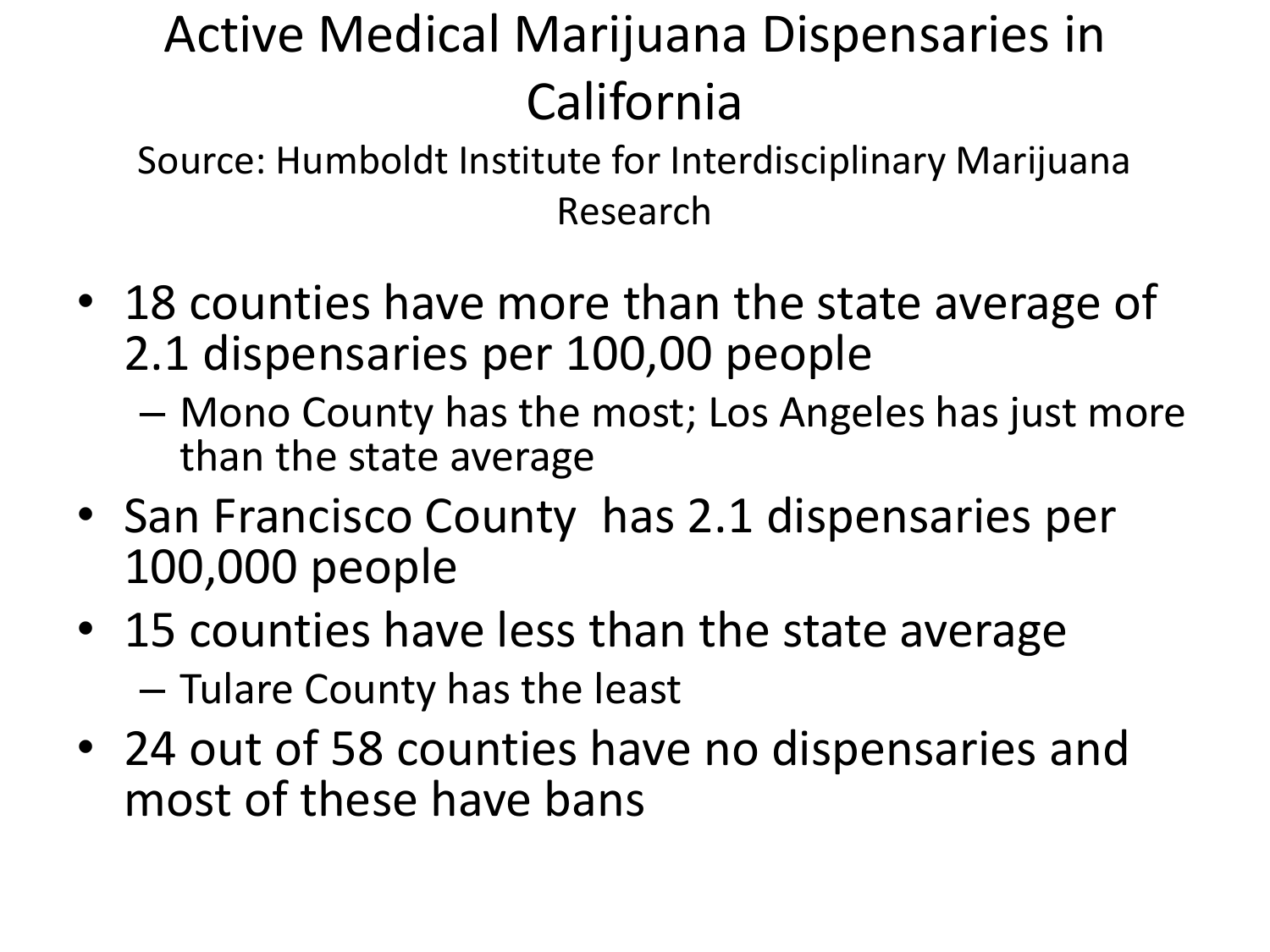#### **Counties with high density of Active Dispensaries per 100,000 people, 2015**

| County          | Ranking        |
|-----------------|----------------|
| Mono            | $\mathbf{1}$   |
| Santa Cruz      | $\overline{2}$ |
| San Luis Obispo | 3              |
| Calaveras       | $\overline{4}$ |
| Santa Barbara   | 5              |
| Shasta          | 6              |
| Mendocino       | 7              |
| Solano          | 8              |
| Humboldt        | 9              |
| Marin           | 10             |
| San Diego       | 11             |
| Lake            | 12             |
| Kern            | 13             |
| El Dorado       | 14             |
| San Joaquin     | 15             |
| Riverside       | 16             |
| Alameda         | 17             |
| Los Angeles     | 18             |
| San Francisco   | 19             |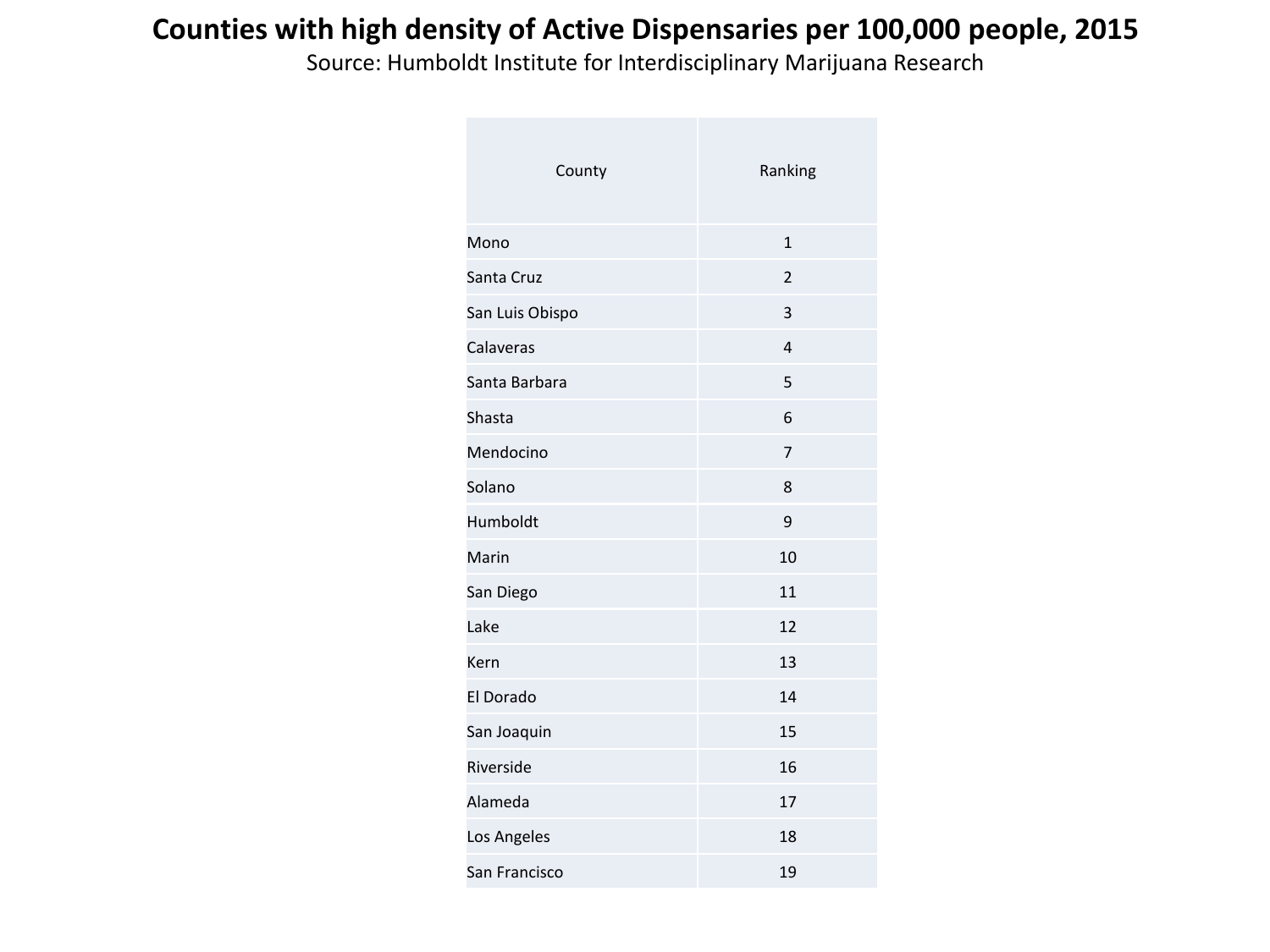#### **Counties with low density of Active Dispensaries per 100,000 people, 2015**

| County            | Ranking |
|-------------------|---------|
| Ventura           | 20      |
| Tuolumne          | 21      |
| Sacramento        | 22      |
| Orange            | 23      |
| Fresno            | 24      |
| Contra Costa      | 25      |
| Santa Clara       | 26      |
| San Bernardino    | 27      |
| Monterey          | 28      |
| Sutter            | 29      |
| Nevada            | 30      |
| Madera            | 31      |
| Sonoma            | 32      |
| <b>Stanislaus</b> | 33      |
| Tulare            | 34      |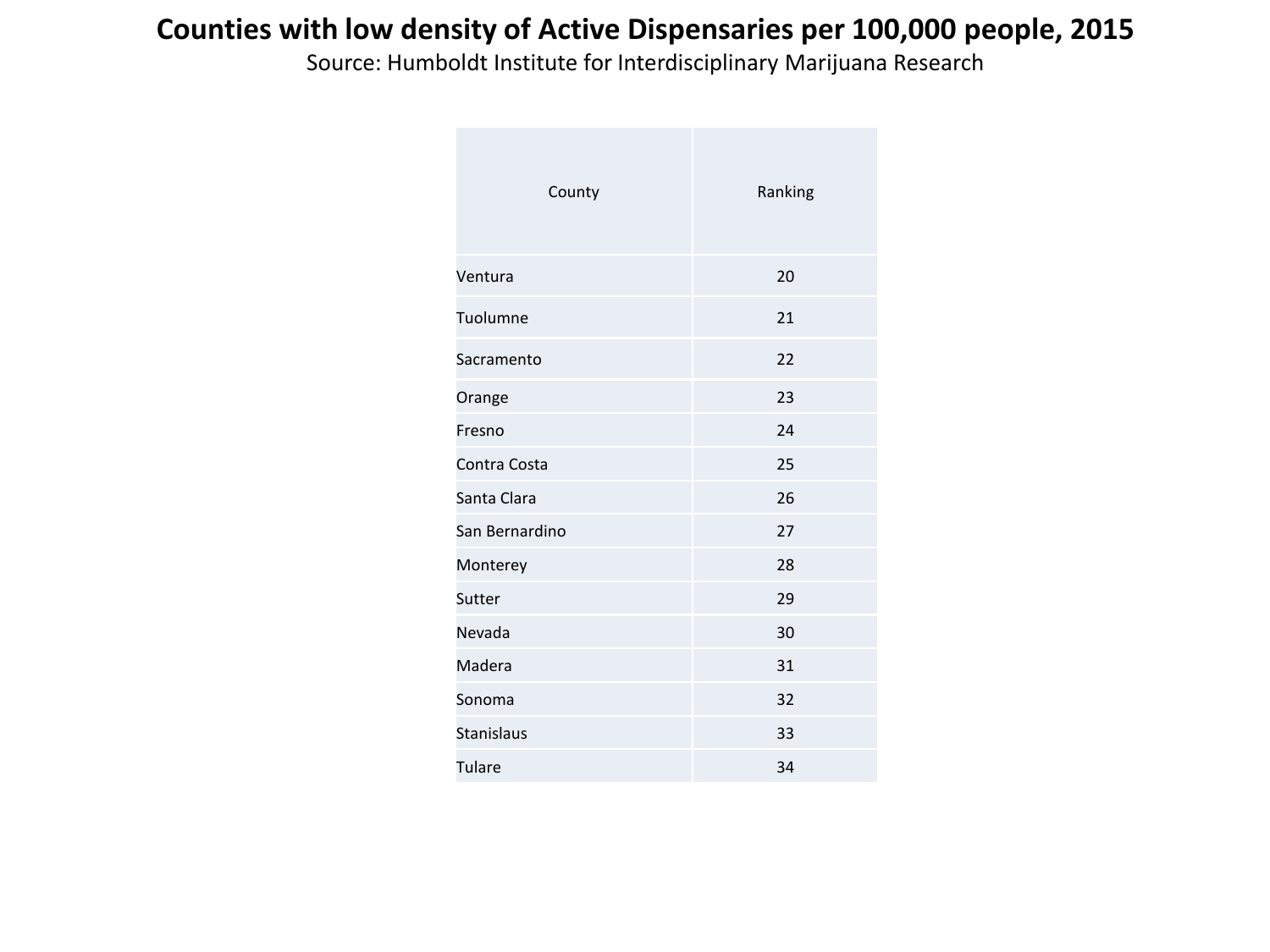#### **Counties with no Active Dispensaries, 2015**

|                  | County |  |
|------------------|--------|--|
|                  |        |  |
| Alpine           |        |  |
| Amador           |        |  |
| <b>Butte</b>     |        |  |
| Colusa           |        |  |
| <b>Del Norte</b> |        |  |
| Glenn            |        |  |
| Imperial         |        |  |
| Inyo             |        |  |
| Kings            |        |  |
| Lassen           |        |  |
| Mariposa         |        |  |
| Merced           |        |  |
| Modoc            |        |  |
| Napa             |        |  |
| Placer           |        |  |
| Plumas           |        |  |
| San Benito       |        |  |
| San Mateo        |        |  |
| Sierra           |        |  |
| Siskiyou         |        |  |
| Tehama           |        |  |
| Trinity          |        |  |
| Yolo             |        |  |
| Yuba             |        |  |